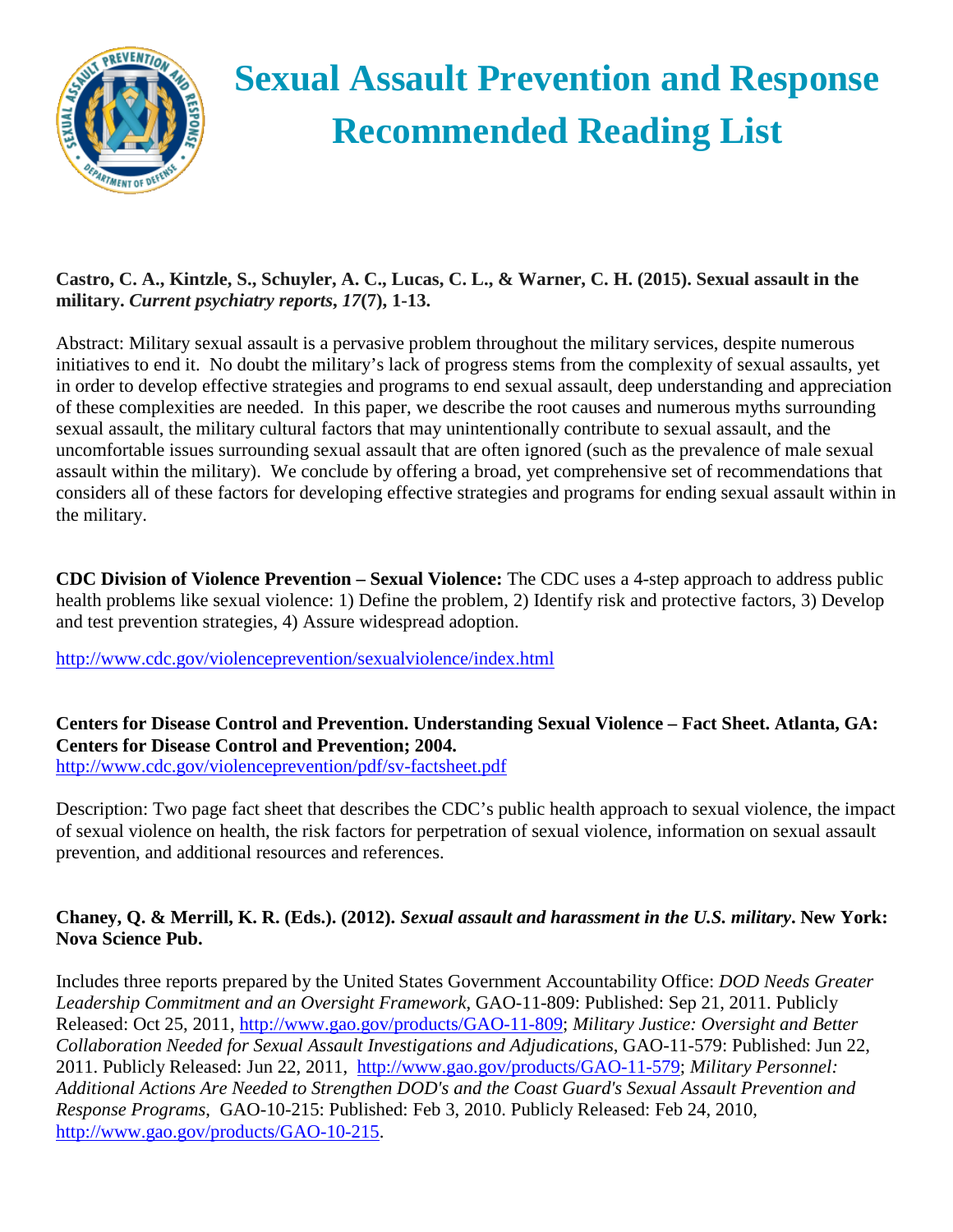#### **Davies, M. (2002). Male sexual assault victims: A selective review of the literature and implications for support services.** *Aggression and Violent Behavior***,** *7***(3), 203-214.**

Abstract: In recent years much has been done to publicize the plight of female rape victims. However, the sexual assault of adult males has received little attention in the research literature or by the public. This paper provides a selective review of the research into the prevalence and effects of male sexual assault victims. Research shows that the effects of sexual assault on adult males are often severe. This paper also outlines findings from experimental studies that have shown that reactions towards male sexual assault victims depend on both the victim's sexual orientation and the perpetrator's gender. Finally, implications for support services are outlined. Victims of both male and female perpetrators are considered, and both gay and heterosexual victims are discussed in relation to the specific needs of these victims. The needs of transgendered victims are also briefly considered, as are the needs of the sexual partners of male sexual assault victims. This paper concludes by offering some suggestions for future research.

#### **DeGue S, Valle LA, Holt MK, Massetti GM, Matjasko JL, Tharp AT. A systematic review of primary prevention strategies for sexual violence perpetration. Aggression and Violent Behavior 2014;19(4): 346- 362.**

Abstract: This systematic review examined 140 outcome evaluations of primary prevention strategies for sexual violence perpetration. The review had two goals: 1) to describe and assess the breadth, quality, and evolution of evaluation research in this area; and 2) to summarize the best available research evidence for sexual violence prevention practitioners by categorizing programs with regard to their evidence of effectiveness on sexual violence behavioral outcomes in a rigorous evaluation. The majority of sexual violence prevention strategies in the evaluation literature are brief, psycho-educational programs focused on increasing knowledge or changing attitudes, none of which have shown evidence of effectiveness on sexually violent behavior using a rigorous evaluation design. Based on evaluation studies included in the current review, only three primary prevention strategies have demonstrated significant effects on sexually violent behavior in a rigorous outcome evaluation: Safe Dates (Foshee et al., 2004); Shifting Boundaries (building-level intervention only, Taylor, Stein, Woods, Mumford, & Forum, 2011); and funding associated with the 1994 U.S. Violence Against Women Act (VAWA; Boba & Lilley, 2009). The dearth of effective prevention strategies available to date may reflect a lack of fit between the design of many of the existing programs and the principles of effective prevention identified by Nation et al. (2003).

#### **Farris, C., Schell, T. L., & Tanielian, T. (2013).** *Health following military sexual assault: Recommendations for care, research, and policy.* **Santa Monica, Calif.: RAND.** [http://www.rand.org/pubs/occasional\\_papers/OP382.html](http://www.rand.org/pubs/occasional_papers/OP382.html)

Description: Awareness of military sexual assault — sexual assault of a servicemember — has been increasing within the Department of Defense (DoD). The DoD is striving to improve this situation, but unique conditions of life in the military may make response to these events more difficult than within the civilian sector. This paper reviews the prevalence of sexual assault among servicemembers, victim responses in the immediate aftermath of a sexual assault, barriers to disclosure, victim needs, and DoD efforts to provide necessary resources to victims. The authors review civilian guidelines for the care of physical injuries, response to STI/HIV and pregnancy risk, forensic services, advocacy and support services, and formal mental health care. They then review DoD directives, forms, and guidelines for sexual assault victim care, revealing that these generally are consistent with civilian guidelines. However, little is known about the fidelity with which these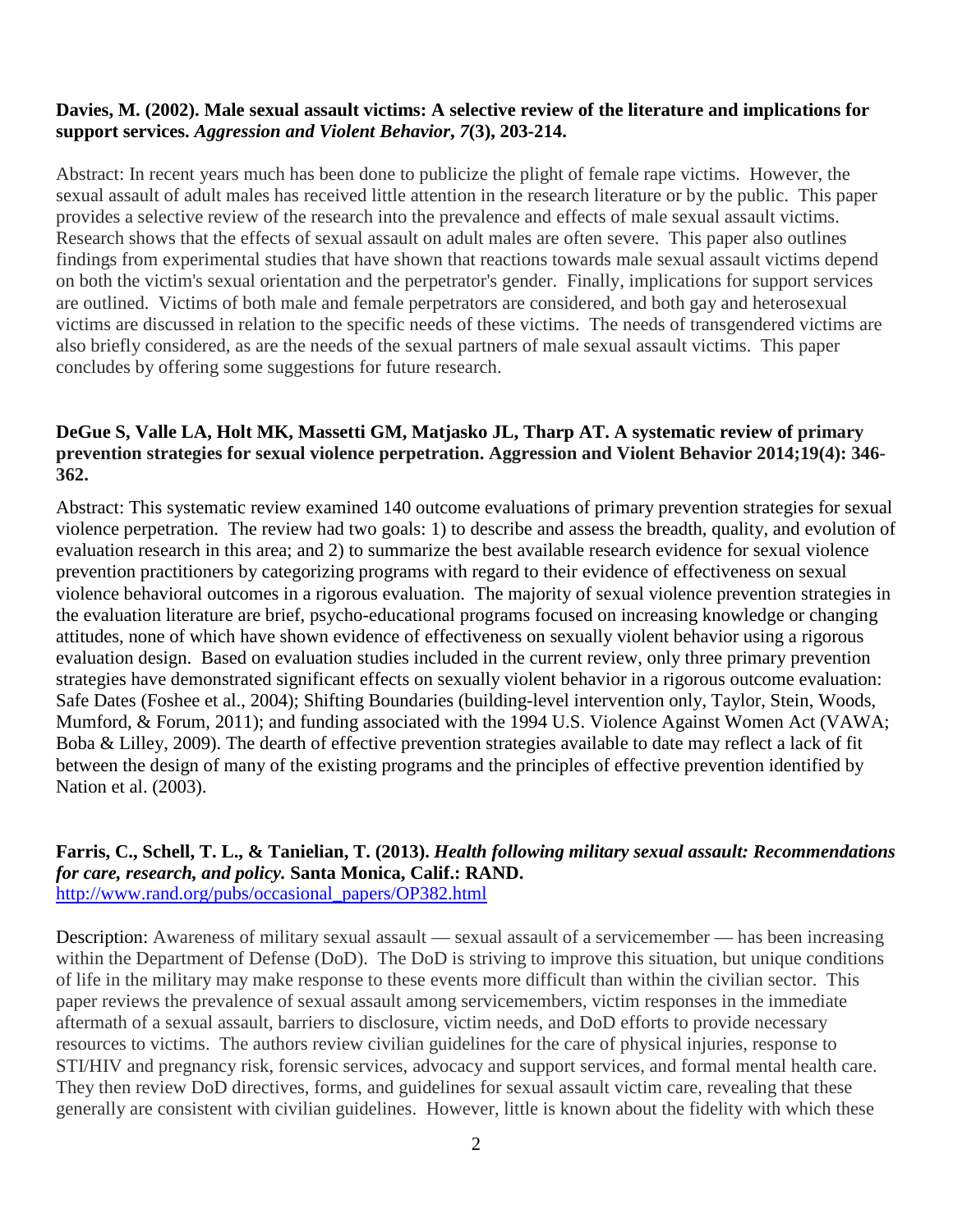DoD recommendations are implemented. The authors close with recommendations for future research to support the DoD's commitment to a culture free of sexual assault, including a comprehensive, longitudinal epidemiological study of military sexual assault, a needs assessment of disclosed and undisclosed military victims, an evaluation of the training enterprise, and an evaluation to document the extent to which DoD directives requiring immediate, evidence-based care for military victims are being implemented with fidelity.

### **Harrell, M. C. & Castaneda, L. W. (2009).** *A compendium of sexual assault research***. Santa Monica, Calif.: RAND.** [http://www.rand.org/pubs/technical\\_reports/TR617/](http://www.rand.org/pubs/technical_reports/TR617/)

Technical report (Rand Corporation), TR-617-OSD. Prepared for the Office of the Secretary of Defense (OSD) W74V8H-06-C-0002.

Summary: "Recognition of the prevalence and pernicious effects of sexual assault, and especially of acquaintance rape, has increased dramatically since the early 1990s. During this time, a large volume of research has enhanced understanding of the problem. This volume summarizes recent studies on sexual assault that the authors deem useful and relevant to the U.S. Department of Defense and other policymakers interested in sexual assault issues. The authors provide a brief overview of the prevalence and effects of sexual assault, and of important events and laws pertaining to sexual assault in both the civilian and military sectors. They then discuss the research that has been conducted on ten aspects of sexual assault, including its prevalence, victim and perpetrator characteristics and risk factors, prevention, recovery and coping, and the responses of the health care, law enforcement, and criminal justice systems. Finally, in this compendium's annotated bibliography, the authors summarize more than 450 studies of sexual assault, tailoring their descriptions of research from a variety of fields for an audience of policymakers and informed lay readers."

## **Lawhorne, S. C., Philpott, D., & Scott, J. (2014).** *Sexual assault in the military: A guide for victims and families***. New York: Rowman & Littlefield.**

Publisher's description: "Sexual assault and harassment in the military have been a critical subject for years. Many victims may be reluctant to press charges because of fear of retaliation, damage to their careers, and widespread uncertainty regarding the military justice system. However, when circumstances arise, there are resources available to assist victims and families in their efforts to report, seek help, and recover from the effects of sexual assault. Yet, finding those resources can be challenging, especially in a time of crisis. Sexual Assault in the Military serves as an easy-to-use, comprehensive reference guide for military members and their families about sexual assault and harassment."

**Morral, A. R., Gore, K. L., Schell, T. L. (Eds.). 2015.** *Sexual assault and sexual harassment in the U.S. military volume 2: Estimates for Department of Defense service members from the 2014 RAND military workplace study.* <http://sapr.mil/index.php/research/rand>

Description: DoD contracted the RAND Corporation (RAND) to administer the *RAND Military Workplace Study* (*RMWS*) to determine the prevalence of sexual assault in FY 2014. Volume 2 of the report features the results of the survey for Active and Reserve component members in the Army, Navy, Air Force, and Marine Corps along with recommendations to the Department. The report also provides information on the prevalence of sexual harassment and gender discrimination and includes some limited data on retaliation perceived by sexual assault victims.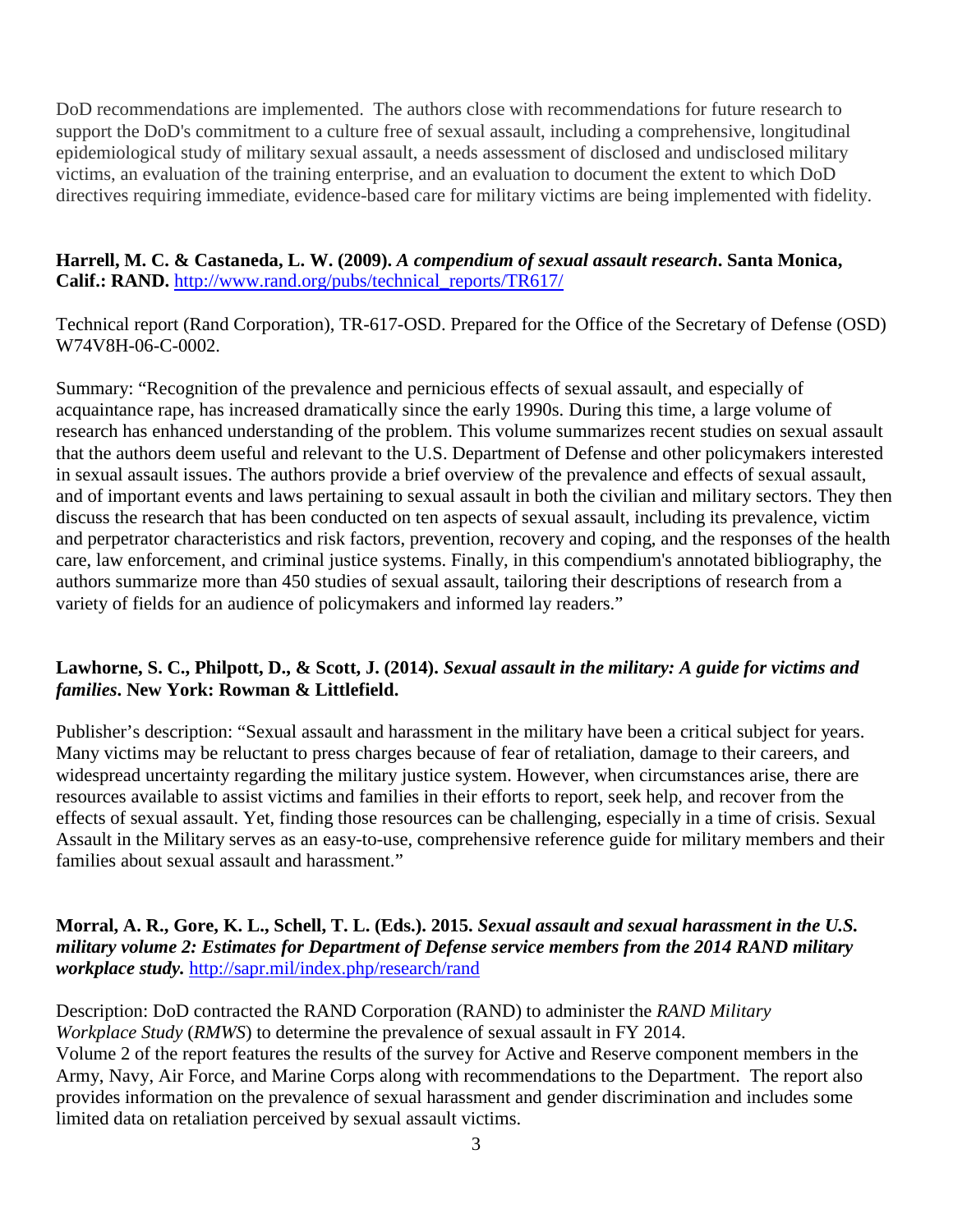#### **Namrow, N. A., Hurley, M. M., Van Winkle, E. P., & De Silva, S. D. (2016). 2015** *Military investigation and justice experience survey (MIJES): Overview Report.* <http://sapr.mil/index.php/research/dmdc>

Description: The Military Investigation and Justice Experience Survey (MIJES) is an anonymous survey and the first DoD-wide survey effort designed to assess the investigative and legal processes experienced by survivors that have made a formal report of sexual assault and have gone through the military investigation process to case closure. The 2015 MIJES does not employ statistical sampling or scientific weighting. Therefore, results from this survey and report cannot be generalized to the full population of military survivors rather only to respondents of the survey.

## **Sexual Assault Prevention and Response Office. (2015).** *Department of Defense Annual Report on Sexual Assault in the Military: Fiscal Year 2014.* **Retrieved from**

[http://sapr.mil/public/docs/reports/FY14\\_Annual/FY14\\_DoD\\_SAPRO\\_Annual\\_Report\\_on\\_Sexual\\_Assault.pdf](http://sapr.mil/public/docs/reports/FY14_Annual/FY14_DoD_SAPRO_Annual_Report_on_Sexual_Assault.pdf)

Description: To assist in addressing the crime of sexual assault within the Military, the DoD and various military Services conduct comprehensive annual sexual assault assessments and issue reports. The data provided in the reports serve as the foundation and catalyst for future sexual assault prevention, training, victim care and accountability goals. The 2015 Annual Report describes statistical data on sexual assault reporting, survey and focus group results, and key program efforts implemented by the Department: 1) advancing sexual assault prevention, 2) encouraging greater reporting, 3) reporting sexual harassment complaints, 4) improving response to male victims, 5) combatting retaliation associated with sexual assault reporting, and 6) tracking accountability in the military justice system.

## **Tharp, A. T., DeGue, S., Valle, L. A., Brookmeyer, K. A., Massetti, G. M., & Matjasko, J. L. (2013). "A systematic qualitative review of risk and protective factors for sexual violence perpetration."** *Trauma, Violence, & Abuse***,** *14***(2), 133-167.**

Abstract: The current review summarized results of 191 published empirical studies that examined the risk and protective factors for sexual violence perpetration. Studies in the review examined factors for perpetration by and against adolescents and adults, by male and female perpetrators, and by those who offended against individuals of the same sex or opposite sex. Factors associated with child sexual abuse (CSA) perpetration were not included. In all, 2 societal and community factors, 23 relationship factors, and 42 individual-level factors were identified. Of these 67 factors, consistent significant support for their association with SV was found for 35, nonsignificant effects were found for 10, 7 factors had limited or sample-specific evidence that they were associated with SV but were in need of further study, and 15 demonstrated mixed results. The factors identified in the review underscore the need for comprehensive prevention programs that target multiple risk and protective factors as well as factors that occur across the social ecology. Moreover, we identified two domains of factors—the presence and acceptance of violence and unhealthy sexual behaviors, experiences, or attitudes that had consistent significant associations with SV but are not typically addressed in prevention programs. Therefore, SV prevention may also benefit from learning from effective strategies in other areas of public health, namely sexual health and youth violence prevention.